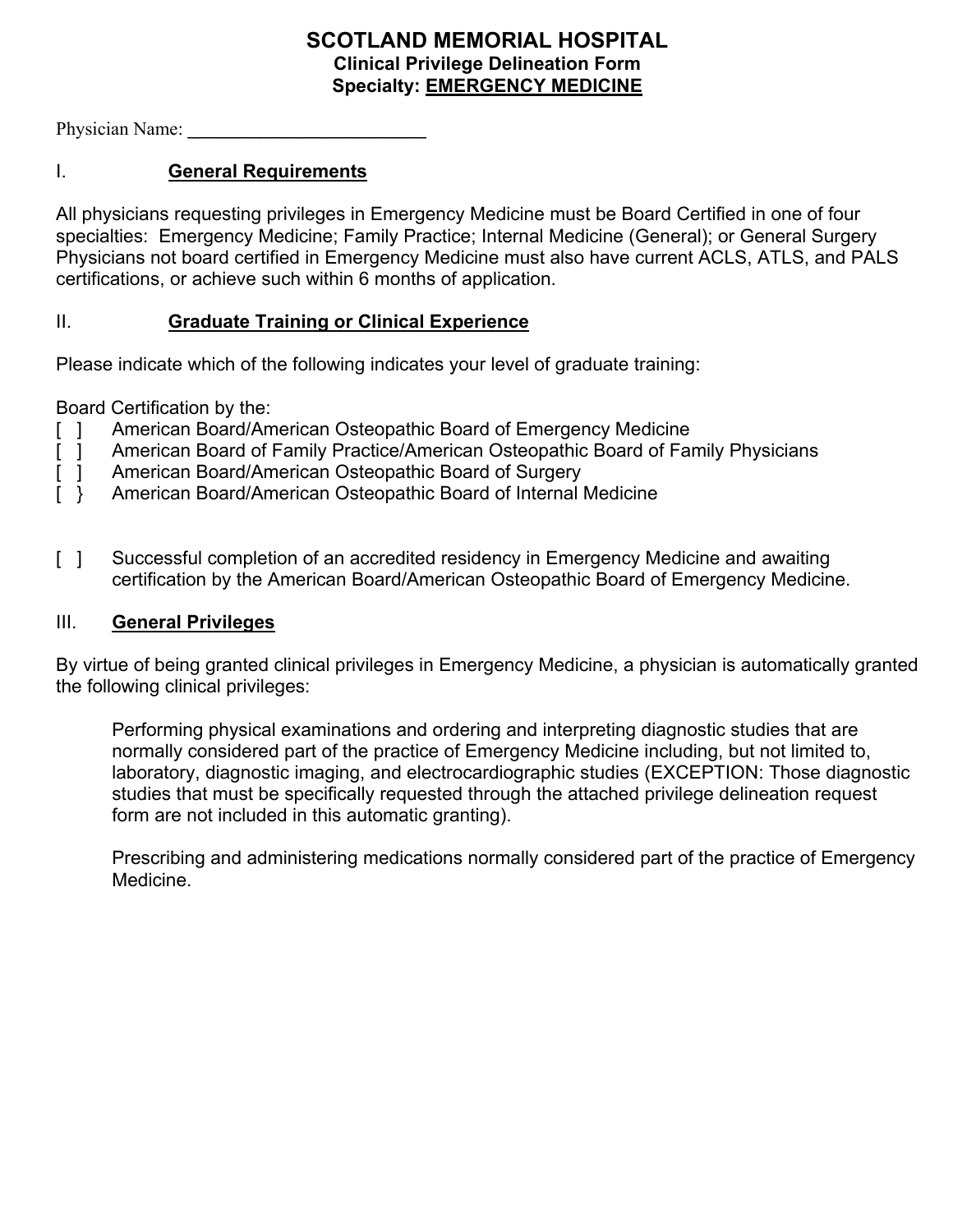|                                           |           |          | Not Approved/       |                                             |           |          | Not Approved/ |
|-------------------------------------------|-----------|----------|---------------------|---------------------------------------------|-----------|----------|---------------|
|                                           |           |          | Approved with       |                                             |           |          | Approved with |
| Procedure                                 | Requested | Approved | <b>Restrictions</b> | Procedure                                   | Requested | Approved | Restrictions  |
| Endotrachael                              |           |          |                     | Suprapubic                                  |           |          |               |
| Intubation, Oral                          |           |          |                     | <b>Bladder</b>                              |           |          |               |
|                                           |           |          |                     | Catheterization                             |           |          |               |
| Endotrachael                              |           |          |                     | Delivery of                                 |           |          |               |
| Intubation, Nasal                         |           |          |                     | <b>Emergent Newborn</b>                     |           |          |               |
| Cricothyroidotomy                         |           |          |                     | Culdocentesis                               |           |          |               |
| Emergency                                 |           |          |                     | <b>Nasal Packing</b>                        |           |          |               |
| Tracheostomy                              |           |          |                     |                                             |           |          |               |
| Oxygen Therapy<br>Manual Ventilation with |           |          |                     | <b>Nasal Cautery</b><br>Direct and Indirect |           |          |               |
| Ambu Bag                                  |           |          |                     |                                             |           |          |               |
| Local Anesthesia                          |           |          |                     | Laryngoscopy<br><b>Central Venous</b>       |           |          |               |
|                                           |           |          |                     | Access                                      |           |          |               |
| <b>Regional Nerve Blocks</b>              |           |          |                     |                                             |           |          |               |
| <b>Cardiac Defibrillation</b>             |           |          |                     | Jugular<br>Peripheral                       |           |          |               |
| Cardioversion                             |           |          |                     | Subclavian                                  |           |          |               |
| <b>Closed Cardiac</b>                     |           |          |                     | <b>Arterial Puncture</b>                    |           |          |               |
| Massage                                   |           |          |                     |                                             |           |          |               |
| Open Cardiac Massage                      |           |          |                     | Cannulation of                              |           |          |               |
|                                           |           |          |                     | Artery                                      |           |          |               |
| <b>External Cardiac</b>                   |           |          |                     | Cannulation of Vein                         |           |          |               |
| Pacing                                    |           |          |                     |                                             |           |          |               |
| <b>Transvenous Cardiac</b>                |           |          |                     | Arterial and                                |           |          |               |
| Pacing                                    |           |          |                     | Venous Cut-Down                             |           |          |               |
| <b>Transthoracic Cardiac</b>              |           |          |                     | Fracture/Dislocatio                         |           |          |               |
| Pacing                                    |           |          |                     | n Reduction                                 |           |          |               |
| Intracardiac Injection                    |           |          |                     | Fracture/Disclocati                         |           |          |               |
|                                           |           |          |                     | on Immobilization                           |           |          |               |
| Cardiorraphy                              |           |          |                     | Cervical                                    |           |          |               |
|                                           |           |          |                     | Immobilization                              |           |          |               |
| Swan-Ganz Catheter                        |           |          |                     | <b>Cervical Traction</b>                    |           |          |               |
| Insertion                                 |           |          |                     | Technique                                   |           |          |               |
| Arthrocentesis                            |           |          |                     | Nail Trephination                           |           |          |               |
| Cystourethrogram                          |           |          |                     | Pericardiocentesis                          |           |          |               |
| <b>Emergency IVP</b>                      |           |          |                     | Thoracocentesis                             |           |          |               |
| Contrast                                  |           |          |                     |                                             |           |          |               |
| <b>Conscious Sedation</b>                 |           |          |                     | Needle                                      |           |          |               |
|                                           |           |          |                     | Thoracostomy                                |           |          |               |
| <b>Lumbar Puncture</b>                    |           |          |                     | Tube                                        |           |          |               |
|                                           |           |          |                     | Thoracostomy                                |           |          |               |
| Naso/Orogastric                           |           |          |                     | Thoracotomy                                 |           |          |               |
| Intubat.                                  |           |          |                     |                                             |           |          |               |
| Tonometry                                 |           |          |                     | Foreign Body                                |           |          |               |
|                                           |           |          |                     | Removal                                     |           |          |               |
| Paracentesis                              |           |          |                     | Gastric Lavage                              |           |          |               |
| Pericardiocentesis                        |           |          |                     |                                             |           |          |               |